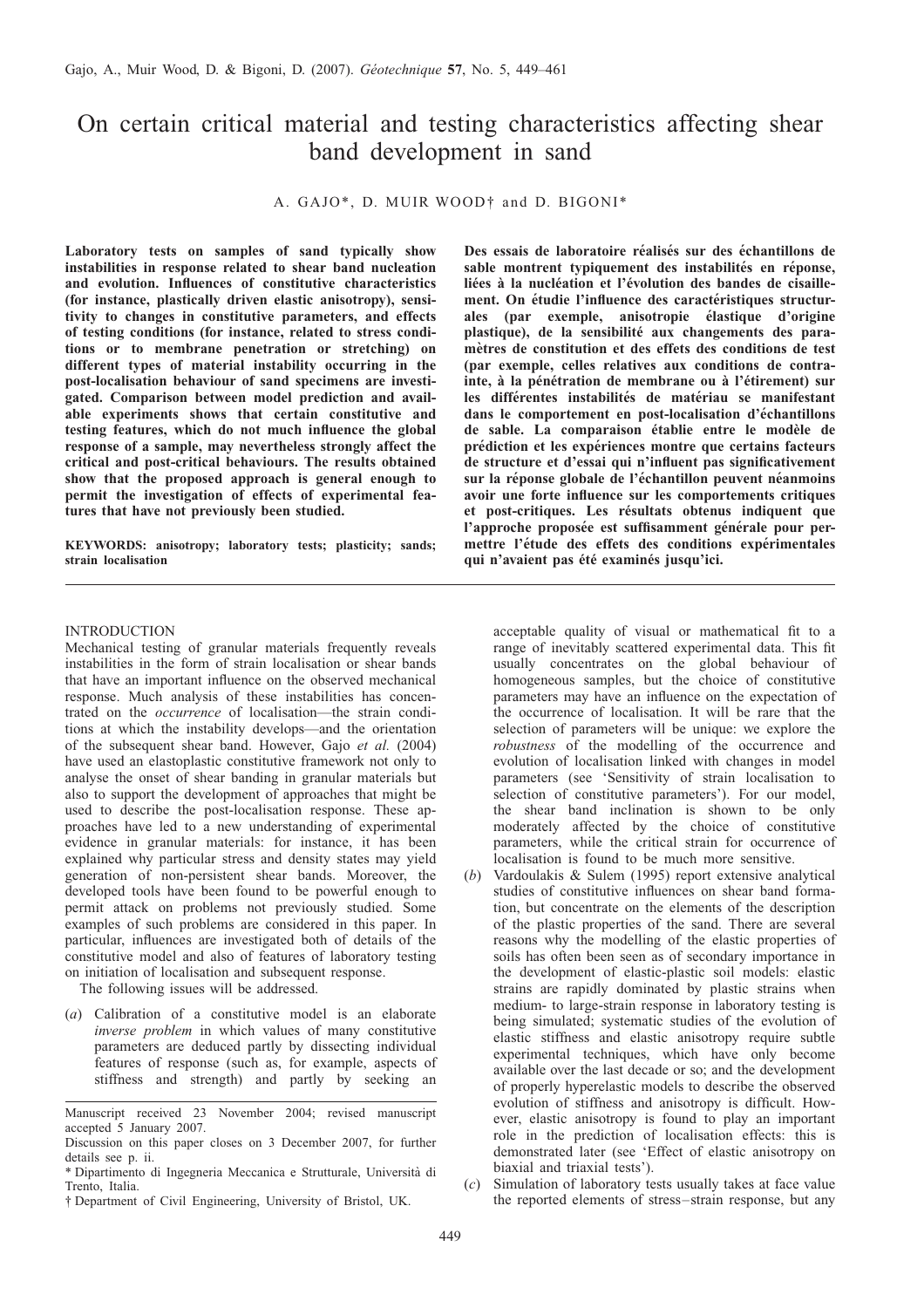laboratory test has boundaries, which in many cases provide only an approximation to the ideal that is sought. For instance, friction on boundaries that are intended to be smooth is known to influence both the homogeneous and the localised response of samples [\(Desrues](#page-12-0) et al., 1996); [Tatsuoka](#page-12-0) et al. (1990) show that the orientation of bedding planes can have a significant influence on the orientation of shear bands in planestrain tests on sand. An almost unexplored effect is related to the consequence of having boundaries that are intended to be rigid but actually have a non-zero compliance. This effect and that related to the stretching of the confining membrane during post-critical behaviour are analysed later (see 'Effects of membrane constraints'). It is shown that, while the effect of the membrane is second-order so far as homogeneous stress–strain behaviour is concerned, the membrane interactions may have a marked influence on the detail of the localisation and post-localisation response.

The theoretical background to the analysis of localisation is reported in detail by Gajo et al. [\(2004\)](#page-12-0); the constitutive model has been described in [Gajo & Muir Wood \(1999a, 1999b\)](#page-12-0): these will not be repeated here. In contrast, we shall endeavour to present the essential concepts of the constitutive modelling (see 'Outline of constitutive model') and localisation studies (see 'Mechanisms of localised deformation of sand') through diagrams and descriptions, confining the relevant equations to the [Appendix.](#page-11-0) Results presented in the subsequent sections may stimulate further experimental studies.

### OUTLINE OF CONSTITUTIVE MODEL

The analyses that are reported here have made use of a particular constitutive model, which is a variant of Severn-Trent sand [\(Gajo & Muir Wood, 1999a, 1999b\)](#page-12-0), but it is considered unlikely that the conclusions will be specific to that model. A general description of the model will be given here; more detail can be found in those references and in Gajo et al. [\(2004\)](#page-12-0). A pictorial presentation is provided below, and a brief mathematical presentation of the model is given in the [Appendix.](#page-11-0) Although particular equations are suggested for the lines sketched in Figs  $1-3$ , and these have been used in the implementation of the model, the lines are intended to indicate that in each case some assumption about the link between the pairs of variables needs to be made; the model used here has tried to use simple forms.

The model is essentially a generalisation of a Mohr– Coulomb elastic-isotropic hardening plastic model, based on a smooth yield surface (Fig. [1\(](#page-2-0)a)). The strength of the soil is purely frictional in origin, but it is assumed that the current strength depends on the current density of packing and stress level through the so-called *state parameter*  $\psi$  (Fig. [1\(](#page-2-0)b)), which is the distance, in terms of specific volume  $v$ , of the current state of the soil (specific volume and mean effective stress  $p'$ ) from the critical state for the same mean effective stress [\(Wroth & Bassett, 1965; Been & Jefferies, 1985\)](#page-12-0). The model thus requires some experimentally informed description of this critical state line: for example, its slope  $\Lambda$  and intercept  $v_{\Lambda}$  (Fig. [1\(](#page-2-0)b)).

The current strength surface (in a principal stress representation) is assumed to be a function of the current state parameter  $\psi$  (Figs [1\(](#page-2-0)c), 1(d)), through the critical state strength  $\phi_{cs}$  and a controlling constitutive constant k. At any instant, the deviatoric strength criterion has the 'curved triangular' form (shown in Fig. [1\(c](#page-2-0))) described by a function  $g(\theta_{(\sigma)})$  of Lode angle  $\theta_{(\sigma)}$ . This function is sufficiently constrained by a constant  $m$  that defines the ratio of strengths in triaxial extension and triaxial compression.

The ratio of current *mobilised* strength to current *peak* strength is assumed to be a monotonic hyperbolic function of plastic distortional strain (Fig. [1\(](#page-2-0)e)): this function introduces a constitutive constant  $B$ , taking large values for low plastic stiffness.

The yielding of the material is governed by the current mobilised strength (Fig. [1\(](#page-2-0)a)), but the plastic dilatancy (the ratio of plastic incremental volumetric strain to plastic incremental distortional strain) is governed by a Cam-clay type flow rule (Fig. [1\(](#page-2-0)f)) so that the flow is non-associated. This flow rule introduces a constitutive constant A that modifies the dilatancy when the current mobilised strength is different from the critical state strength, and also a constant  $k_d$  introducing a dependence of plastic dilatancy on the state parameter  $\psi$ .

The operation of this constitutive model can be simply summarised. Although the distortional hardening relationship in Fig. [1\(](#page-2-0)e) is monotonic, it describes the development of the ratio of a currently mobilised strength to a currently available peak strength. That current peak strength is a function of stress level and density (Fig.  $1(d)$ ) through the state parameter (Fig. [1\(](#page-2-0)b)). The flow rule (Fig. [1\(f](#page-2-0))) leads to changes in density towards the critical state whenever plastic distortional strain occurs. Change in density leads to change in currently available peak strength. Because of the asymptotic nature of the hardening relationship (Fig. [1\(e](#page-2-0))), the available strength can be attained only at large distortional strain, by which time it has become identical with the critical state strength. The model is thus able to predict strain-softening for dense sands in spite of the monotonic hardening relationship (Fig. [1\(e](#page-2-0))). This potential strain-softening will be apparent in some of the simulations that will be presented.

Experimental evidence of the existence of a finite elastic region is complicated by the circumstance that under monotonic loading the elastic deformation is rapidly swamped by the plastic deformation. However, an elastic range is postulated in our model, and an underlying elastic description is required for stress reversals and stress states that lie inside the yield surface. The simplest form of elastic model would use isotropic elasticity, with a shear stiffness  $\mu$  and Poisson's ratio  $\nu$ . Pragmatically, because the model assumes a *finite* size of elastic region at all times, the shear stiffness has been taken as a reduced multiple of the zero strain stiffness  $\mu_0$ , which can be calculated using empirical expressions such as that presented by [Hardin & Black \(1968\)](#page-12-0). Alternatively, it might be recognised that the elasticity of soils is anisotropic, and that the nature of this anisotropy is not constant but evolves with history as a function of the current fabric of the soil (e.g. [Muir Wood](#page-12-0) et al., 2001). Gajo et al. [\(2001\)](#page-12-0) and [Gajo \(2004\)](#page-12-0) reported experiments in which dense and loose samples of Hostun sand were subjected to small undrained unload–reload cycles, starting from different points on known drained stress paths, and observed that one interpretation of the varying slope  $\beta$  of these stress path cycles  $(Fig. 2(a))^1$  $(Fig. 2(a))^1$  $(Fig. 2(a))^1$  is an evolving anisotropy of elastic stiffness with plastic distortional strain (Fig. [2\(b](#page-3-0))) with the degree of anisotropy saturating as the strain increases, and with the horizontal stiffness eventually becoming almost negligible by comparison with the vertical stiffness.<sup>2</sup> This

<sup>&</sup>lt;sup>1</sup> The test from which  $\beta$  has been evaluated in Fig. 2(a) follows a stress path that starts from a state of triaxial extension, and  $\beta$  is found to be initially negative. Parameter  $\beta$  changes sign (becoming positive) during the compression part of this stress path. However, the results shown in Fig. 2(b) refer to a test with monotonic loading starting from a null deviatoric stress.

<sup>&</sup>lt;sup>2</sup> An alternative interpretation through stress-dependent non-linearity (Houlsby, 1985) appears to be less well supported by the experimental observations.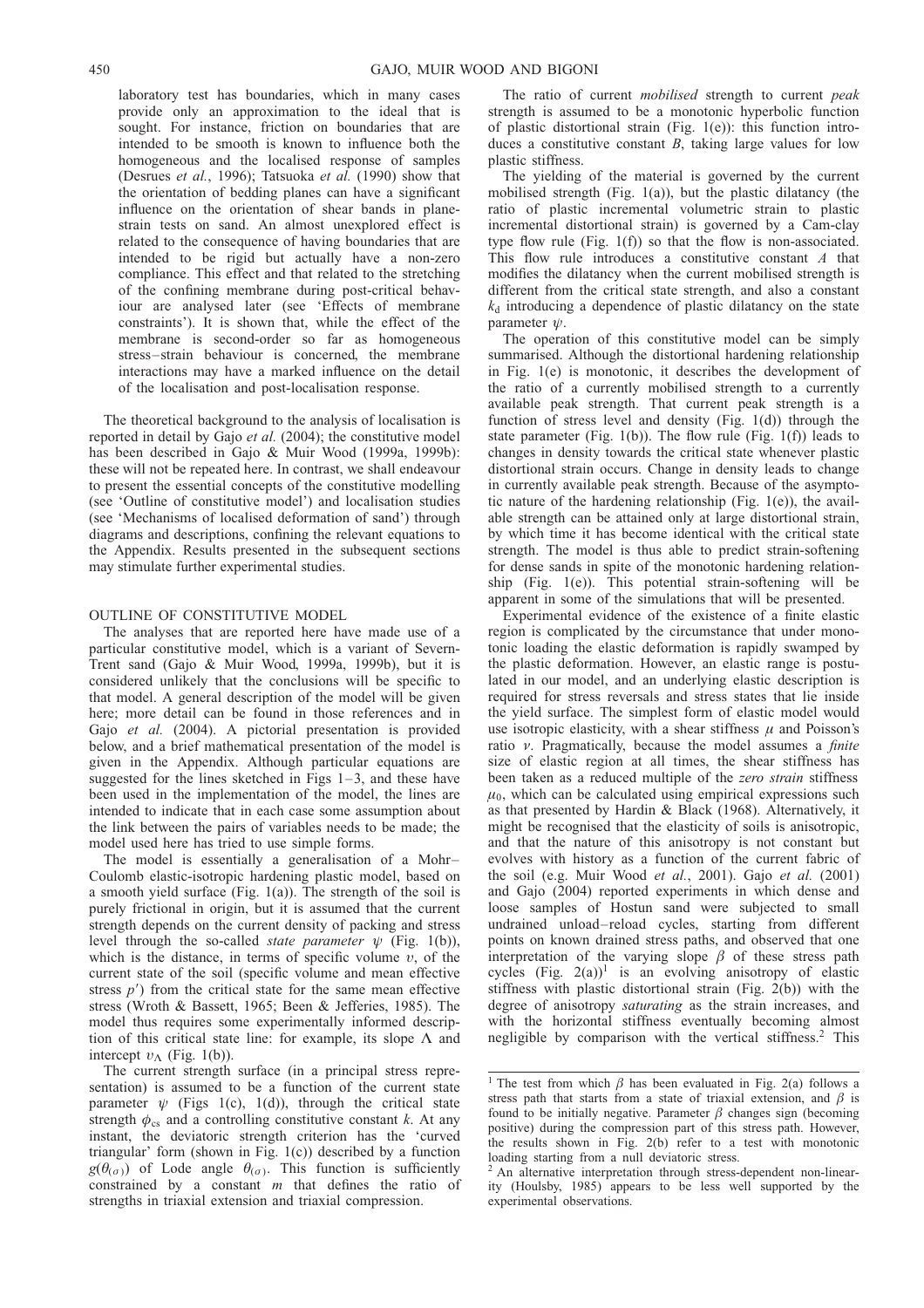<span id="page-2-0"></span>

Fig. 1. Elements of constitutive model and definition of constitutive parameters: (a) yield surface; (b) definition of state parameter  $\psi$  and critical state line  $(v_\Lambda, \Lambda)$ ; (c) deviatoric section of peak strength surface and indication of role of m; (d) dependence of current peak strength on state parameter and introduction of critical state friction angle  $\phi_{cs}$  and parameter k; (e) monotonic hyperbolic variation of ratio of current mobilised strength to current peak strength with accumulated plastic distortional strain normalised with plastic stiffness parameter B; (f) dependence of plastic dilatancy on mobilised strength and indication of role of  $A$  and  $k_d$ 

experimental evidence has been modelled by a second-order (positive definite) fabric tensor B in the way shown by [Bigoni & Loret \(1999\)](#page-12-0) and Gajo et al. [\(2004\)](#page-12-0) and summarised in the [Appendix.](#page-11-0) The fabric tensor depends upon the plastic strain, so that an evolving anisotropy is described within the framework of elasto-plastic coupling [\(Hueckel &](#page-12-0) [Maier, 1977\).](#page-12-0) The three parameters defining the fabric tensor

are:  $A_{\varepsilon}$ , describing the asymptotic value of anisotropy in triaxial compression, Fig. [3\(](#page-3-0)a);  $B_{\varepsilon}$ , which, similar to B (Fig. 1(e)), describes the rate at which anisotropy develops with increasing distortional plastic strain (Fig. [3\(](#page-3-0)b)); and  $m_{\varepsilon}$ , which controls the ratio of the asymptotic values of anisotropy that can be attained in triaxial extension and triaxial compression (Fig. [3\(](#page-3-0)a)). Experimental results shown in Fig.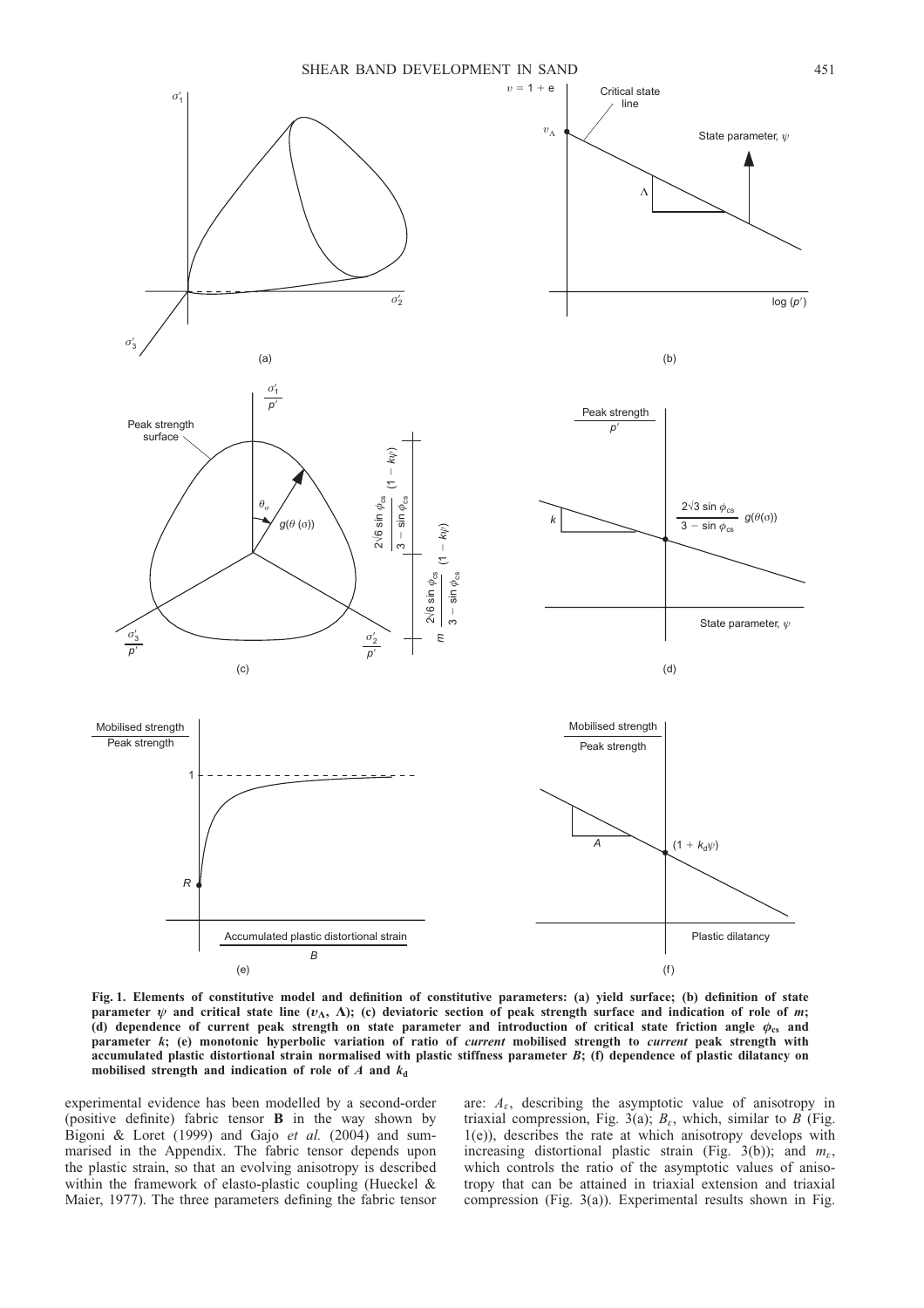



Fig. 2. Experimental exploration of evolution of tangent elastic anisotropy in triaxial tests: (a) conventional drained test with initial extension stress state and definition of inclination  $\beta$  of effective stress path resulting from a small undrained unload– reload cycle; (b) evolution of tangent elastic anisotropy  $\beta$  with deviatoric strain for loose and dense sand along different compression loading paths

2 have been used to calibrate  $A_{\varepsilon}$  and  $B_{\varepsilon}$ , while  $m_{\varepsilon}$  has been determined on the basis of experiments performed in triaxial extension [\(Gajo, 2004\)](#page-12-0). While the evolution of elastic anisotropy is calibrated against the evolution of  $\beta$  seen in axisymmetric triaxial tests, the evolving fabric tensor is linked to the evolving plastic distortional strain, and is not constrained by any artificial symmetries. Although this description of anisotropy—and the inspiring experimental data—have come from axisymmetric triaxial tests, the formulation is thus entirely general (Gajo et al.[, 2004\)](#page-12-0) and merely awaits additional experimental data for its refinement.

Illustration of the second-order significance of incorporating the evolution of anisotropy in the elastic formulation in matching monotonic triaxial compression data is provided in Fig. [4:](#page-4-0) the quality of the simulation is somewhat unchanged.

Figure [5](#page-4-0) explores another effect relating to selection of parameters. There is always an element of subjectivity in making a final choice of parameters, because it will never be possible to obtain an exact match to all the available experimental data.

The parameters that give the best match over strains up to, say, 20% may well not be the ideal set to describe the early response over a much smaller strain range. [Gajo](#page-12-0) [\(2003\)](#page-12-0) shows that the model is quite sensitive to imposed strain constraints: matching data from undrained tests or biaxial (plane strain) tests is more difficult than drained triaxial tests. The shear deformations are controlled primarily

Fig. 3. Elements of evolution of fabric tensor B defining elastic anisotropy and definition of corresponding constitutive parameters: (a) locus of asymptotic values of B in deviatoric plane; (b) monotonic variation of deviatoric component of B with deviatoric plastic strain with controlling parameter  $B_{\varepsilon}$  and asymptote  $A_{\epsilon}$ 

by the shear modulus  $\mu$  and the parameter  $B$ , which is essentially a plastic compliance. Fig. [5 c](#page-4-0)ompares simulations made with  $B = 0.004$  and  $\mu = \mu_0/5$  and with  $B = 0.0012$ and  $\mu = \mu_0/2.5$ . The former are quite good over a wide range of axial strains, whereas the latter lead to a stiffer stress–strain response that better matches the initial soil response. This latter set (in which both elastic and plastic stiffnesses have been increased) is found to give a good simultaneous match to drained and undrained tests (see [Gajo, 2003,](#page-12-0) for details).

## MECHANISMS OF LOCALISED DEFORMATION OF SAND

The simulations shown in Figs [4](#page-4-0) and [5](#page-4-0) assume that homogeneous response of the soil sample can be maintained to substantial strains even in the presence of a more or less significant peak in the stress–strain response. The analyses reported by Gajo et al. [\(2004\)](#page-12-0) investigate the possibilities for a bifurcation from this homogeneous response and the resultant formation of a shear band of localised deformation. The analysis of strain localisation initiation is performed in a standard way following concepts introduced by [Bigoni](#page-12-0) et al. [\(2000\)](#page-12-0). The post-localisation analysis, described in detail by Gajo *et al.*  $(2004)$ , is performed as follows.

<span id="page-3-0"></span>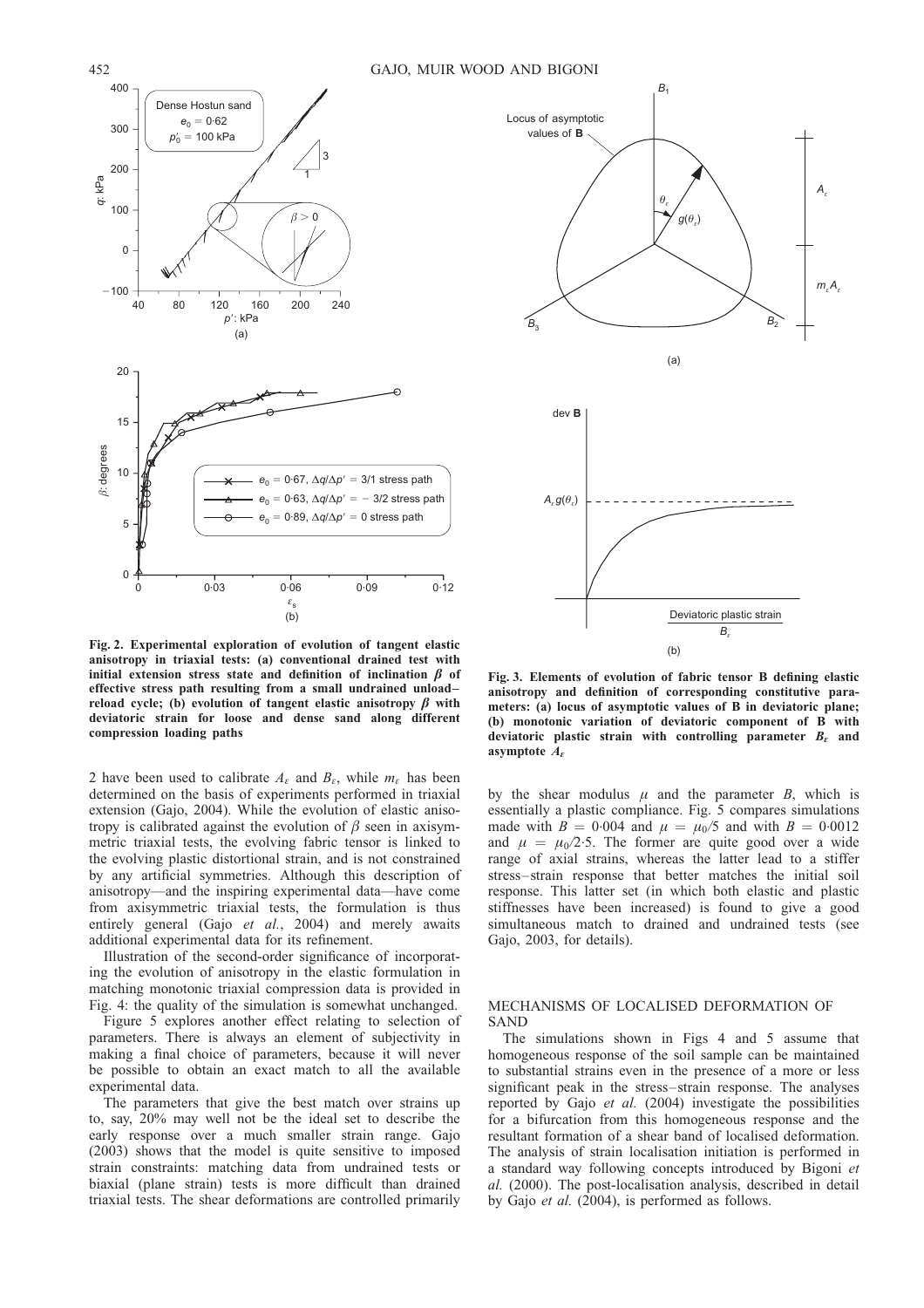<span id="page-4-0"></span>

Fig. 4. Drained, conventional triaxial compression tests on Hostun sand RF (initial pressure  $p'_0 = 300$  kPa): experiments and simulations. Comparison of isotropic and anisotropic elasticity: (a) deviatoric stress and axial strain; (b) volumetric and axial strain



Fig. 5. Drained, conventional triaxial compression tests on Hostun sand RF (initial pressure  $p'_0 = 300$  kPa): experiments and simulations. Effect of choice of constitutive parameters: (a) deviatoric stress and axial strain; (b) volumetric and axial strain

- (a) A constant thickness is assigned to (not calculated for) the shear band. (On the basis of experimental results, the shear band thickness is assumed equal to 15 times the mean grain diameter, followin[g Roscoe \(1970\)](#page-12-0) an[d Muir Wood \(2002\)](#page-12-0).)
- (b) A homogeneous response is assumed not only before shear banding but also outside and inside the shear band after shear banding.
- (c) Equilibrium, strain compatibility, elastic unloading and plastic loading are checked during a step-by-step numerical integration.
- (d) The 'observed externally' vertical displacements (hence 'conventional' strain) is computed as the sum of the contributions of the responses within and outwith the shear band.

Figure 6 shows the three different possibilities that have been identified for the post-localisation response, in each case showing what would be observed externally for the stress–strain response calculated ignoring the internal heterogeneity of the sample.

The dense sample tested at a high stress level ( $e_0$  = 0.673,  $p'_0 = 400 \text{ kPa}$ , label 'DS1') shows the expected bifurcated response with localisation occurring before the peak of the homogeneous response (a consequence of the assumption of non-associated plastic flow) followed by a rapid drop of stress to a residual value.

The dense sample tested at a lower stress level ( $e_0$  = 0.673,  $p'_0 = 20$  kPa, label 'DS2') and the loose sample  $(e_0 = 0.914, p_0 = 100 \text{ kPa}, \text{ label 'LS'})$  show a response that we have described as *band saturation* (Gajo et al.[, 2004\)](#page-12-0).<sup>3</sup>



Fig. 6. Three mechanisms of localised deformation in sand: simulations of the 'global' compression response of a 350 mm high biaxial sample of dense sand at high confining pressure  $(e_0 = 0.673, p_0^{\prime} = 400 \text{ kPa}, \text{ label } \text{'DS1'}), \text{ at low confining}$ pressure ( $e = 0.673$ ,  $p'_0 = 20$  kPa, label 'DS2'), and of loose sand  $(e_0 = 0.914, p'_0 = 100 \text{ kPa}$ , label 'LS'). Formation of a single shear band is observed in DS1, whereas non-persistent and persistent band saturation are exhibited in DS2 and LS respectively

<sup>3</sup> Band saturation (as sketched in the details of Fig. 6) consists in a drop in the nominal stress ratio, followed by a re-hardening. Qualitatively, but not quantitatively, this mechanism is similar to the experimentally observed rise in the nominal stress ratio at larger strain shown in Fig. 7. Our simulations will show that the two phenomena are quite different: the former is a material response for a given stress path (Gajo et al.[, 2004\),](#page-12-0) while the latter is a system response resulting from membrane stretching (so that it is an experimental artefact: see 'Effect of membrane constraints'). From an experimental point of view, band saturation could be discriminated from membrane stretching (a) because the associated deformations during band development are small (as in Fig. 6), and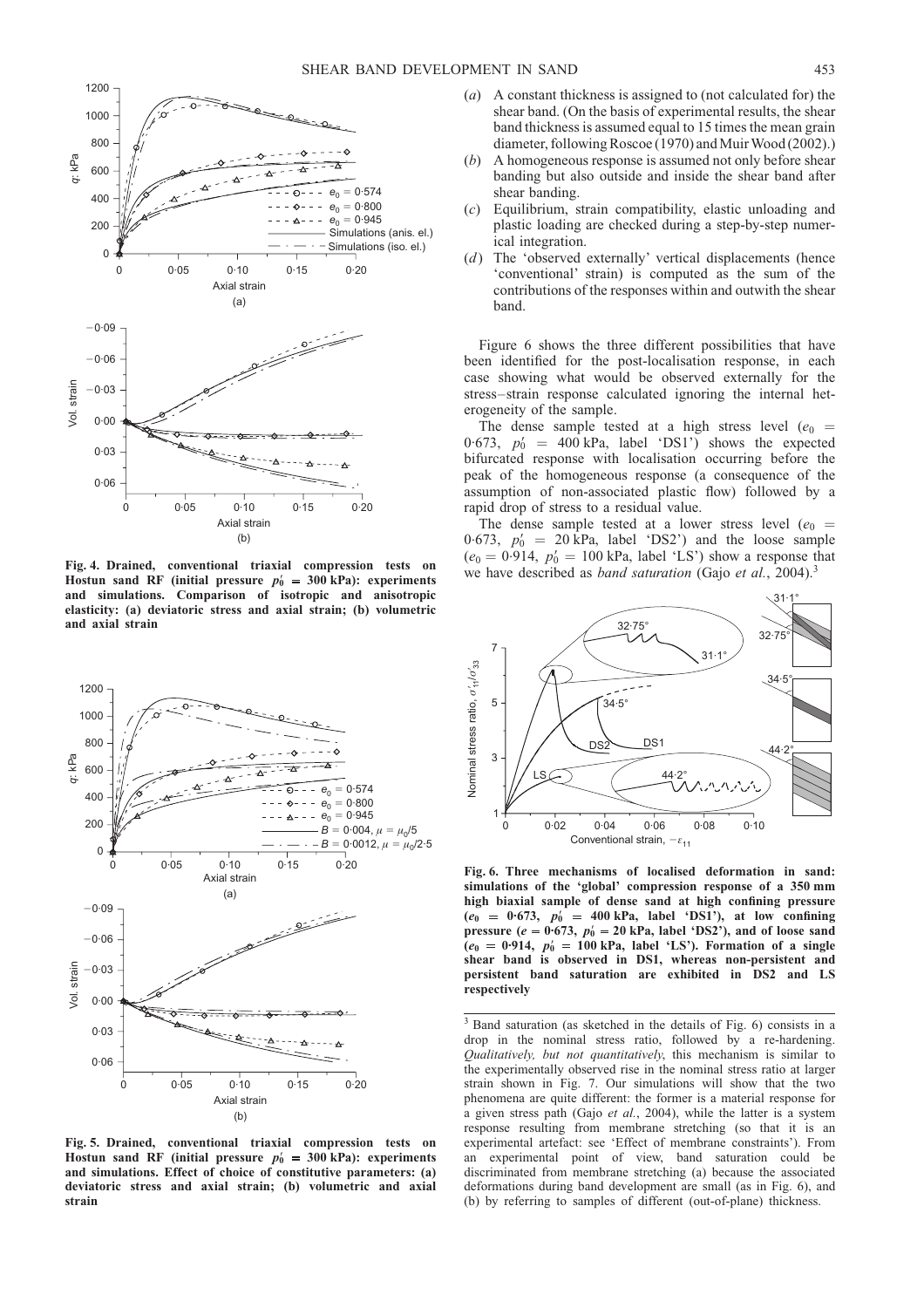In the analyses, when localisation occurs, the soil inside the shear band continues to deform plastically while the soil outside the shear band unloads elastically, maintaining compatibility of stresses and strains at the boundary between plastic and elastic material. The constitutive model describes continuing changes in density, and hence in available strength and dilatancy, within the shear band. In the cases labelled 'DS2' and 'LS' the overall, global response changes from softening to hardening until a second shear band occurs in the material that, subsequent to the previous localisation, had been unloading elastically and is now again at yielding. This process of successive repeated shear band formation is *band saturation*. When sufficient shear bands have thus formed it may be possible for a new band to form at a different angle within the collection of prior shear bands, assumed contiguous. This new band may then lead to global softening ( $e_0 = 0.673$ ,  $p'_0 = 20$  kPa, label 'DS2') or further band saturation ( $e_0 = 0.914$ ,  $p'_0 = 100$  kPa, label 'LS') (Fig. [6\)](#page-4-0).

Some of the experimental observations that have been interpreted by Gajo et al. [\(2004\)](#page-12-0) as indicating the occurrence of band saturation are shown in Fig. 7 [\(Desrues &](#page-12-0) [Hammad, 1989\)](#page-12-0). For the loose sand, the measurement of band inclination  $(27.5^{\circ})$  is believed to be less accurate than that performed using stereophotogrammetric techniques by Finno et al. [\(1997\)](#page-12-0) and [Chambon & Desrues \(1986\)](#page-12-0), who observed inhomogeneity of local strain supporting the presence of a persistent process of band broadening in loose sand samples.<sup>4</sup> However, the global stress-strain curve for loose sand shown in Fig. 7 is considered representative and can be compared with the simulations of Fig. [6,](#page-4-0) supporting the hypothesis underpinning the theoretical finding that the observed plateau of stress–strain response is the result of a persistent process of band saturation.

Experimental evidence of band saturation in dense sand at low confining pressures is believed to be missing because it is expected to occur at negligible confining pressures (lower than the pressures that are usually investigated), to be non-persistent, and to be delayed by the out-of-plane compliance (see 'Effects of membrane constraints'). For the dense sand, the computed band inclinations agree moderately well with observations only at large confining pressures: the computed bands are more nearly horizontal than the observed bands at low confining pressures. In fact, the computed inclinations seem to be closer to the 'Roscoe' orientation, controlled by the dila-



Fig. 7. Experimental results for compression of 350 mm high biaxial samples of dense and loose sand at different confining pressures (results taken from [Desrues & Hammad, 1989\)](#page-12-0)

tancy of the sand, whereas the observed inclinations seem to be closer to the 'Coulomb' orientation, controlled purely by the stress state in the sand [\(Vardoulakis & Sulem, 1995\)](#page-12-0). This discrepancy evidently calls for further investigation.

[Desrues & Viggiani \(2004\)](#page-12-0) do not directly present results of photogrammetric measurements that support the possibility of the occurrence of band saturation. However, they mention that 'shear band formation is progressive [and ...] patterns of deformation are not necessarily simple. Temporary modes of localised strain [are visible ...] prior to the developments of a final persistent band.' They also note that 'temporary or non-persistent modes of localisation [...] eventually disappear.' [Desrues \(1984\)](#page-12-0) mentions the appearance of a second shear band, occurring after a second peak in the force–displacement diagram is reached. Photogrammetric evidence of non-persistent shear bands has been given by [Finno](#page-12-0) et al. (1997).

The constitutive and testing variations that are being explored in this paper will now be presented in terms of their effect on the character of the post-localisation response as well as on the details of the occurrence of localisation: the angle of the shear band (Fig. [6\)](#page-4-0) and the axial strain at which it develops.

# SENSITIVITY OF STRAIN LOCALISATION TO SELECTION OF CONSTITUTIVE PARAMETERS

In order to quantify the influence of the individual constitutive parameters on the onset of strain localisation, we have performed a parametric analysis in which each parameter was varied in turn from the following calibrated values (given by Gajo et al.[, 2004\):](#page-12-0)

$$
\phi_{cs} = 32^{\circ}, \ m = 0.80, \ B = 0.004, \ A = 0.6, \ k = 2.5, \nu = 0.1, \ \mu = \mu_0 / 5.0, \ k_d = 2.2, \ A_{\varepsilon} = 1.10, \ m_{\varepsilon} = 0.45, \nB_{\varepsilon} = 0.020
$$
\n(1)

Results of this analysis are summarised in Table 1, in which attention is concentrated on the band inclination (second column) and on the magnitude of vertical strain at which localisation occurs (third column) for a drained biaxial compression test at a confining pressure of  $p'_0 = 400 \text{ kPa}$ , performed on dense Hostun sand ( $e_0 = 0.673$ ). The values of the parameters varied in the analyses are reported in the first column, while all the others have been taken fixed.

It can be observed that even large variations of the

Table 1. Effects of variation of each constitutive parameter on band inclination and axial strain at the onset of strain localisation. Results obtained for  $e_0 = 0.673$  and  $p'_0 = 400$  kPa.

|                              | Band inclination | Conventional axial<br>strain at localisation |
|------------------------------|------------------|----------------------------------------------|
| Reference calibration        | $34.5^\circ$     | $3.72\%$                                     |
| $\phi_{\rm cs} = 33^{\circ}$ | $34.2^{\circ}$   | $3.83\%$                                     |
| $m = 0.85$                   | $34.4^{\circ}$   | $4.08\%$                                     |
| $B = 0.006$                  | $34.9^{\circ}$   | $4.24\%$                                     |
| $A = 0.9$                    | $33.7^{\circ}$   | 3.75%                                        |
| $k = 3.0$                    | $34.0^{\circ}$   | $3.74\%$                                     |
| $\nu = 0.2$                  | $34.5^{\circ}$   | $3.10\%$                                     |
| Isotropic elasticity         | $35.4^{\circ}$   | 4.40%                                        |
| $\mu = \mu_0/2.5$            | $35.7^{\circ}$   | $2.53\%$                                     |
| $k_{\rm d} = 1.0$            | $35.1^{\circ}$   | $3.80\%$                                     |
| $A_{\epsilon} = 1.43$        | $33.7^\circ$     | $3.66\%$                                     |
| $m_e = 0.59$                 | $34.2^{\circ}$   | $3.75\%$                                     |
| $B_e = 0.014$                | $34.4^{\circ}$   | $3.69\%$                                     |
|                              |                  |                                              |

<sup>&</sup>lt;sup>4</sup> Note that in the experimental setting used by Finno et al. (Chambon & Desrues, 1986) the bottom (top) of the samples was free to slide (and rotate) horizontally. Therefore band saturation cannot be ascribed to a re-hardening effect due to boundary restraint.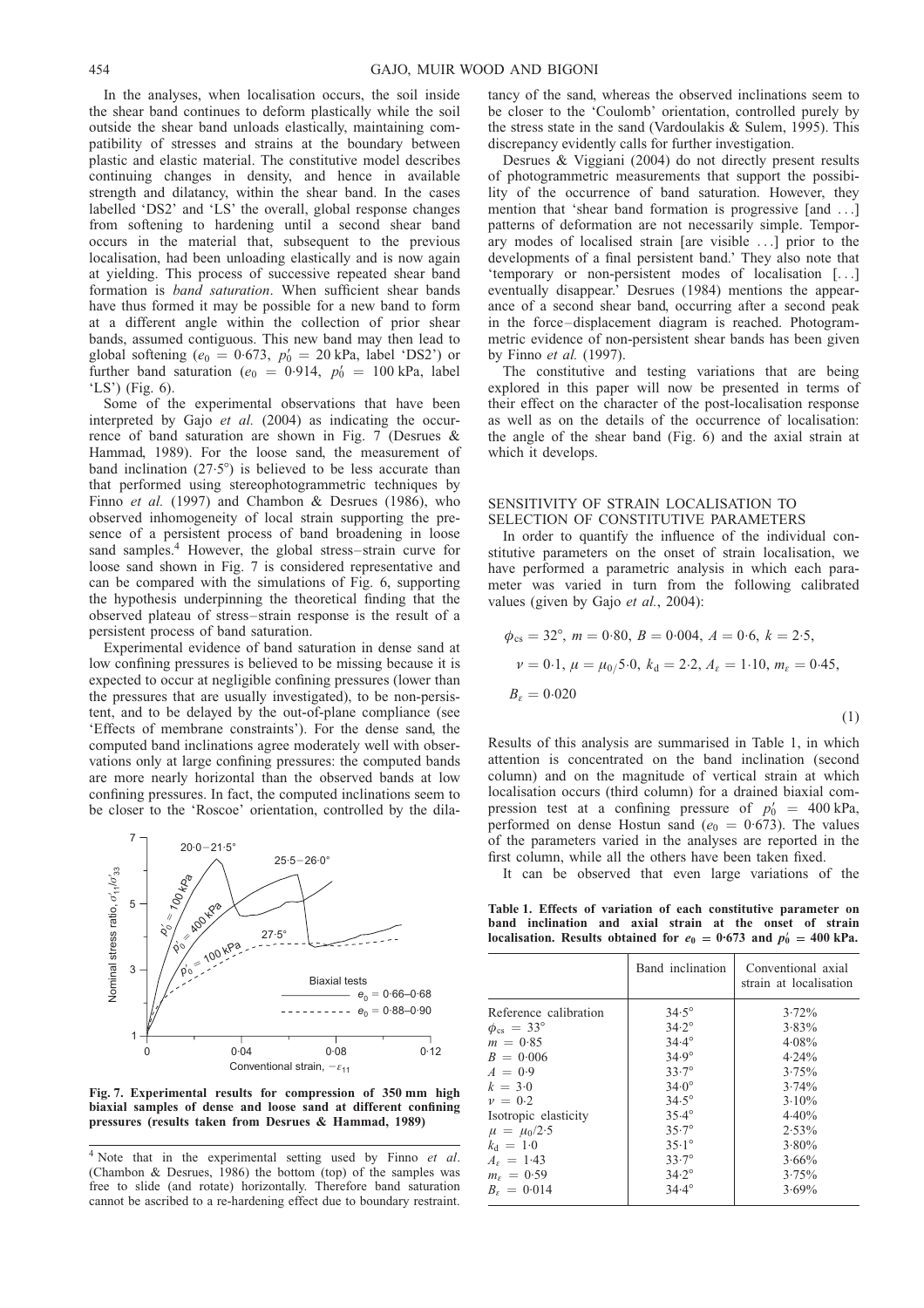constitutive parameters lead to negligible variations of band inclination, the range of which is just  $2^{\circ}$  (between  $33.7^{\circ}$  and 35.78). In contrast, the range of variation of axial strain at the initiation of strain localisation is much wider: from 2. 53% to 4. 40%. The major effects are associated with the choice of isotropic or anisotropic elasticity and with the detail of elastic stiffness, taken equal<sup>5</sup> to  $\mu = \mu_0/5.0$  and  $\mu = \mu_0/2.5$ .

A more detailed analysis of the effects induced by elastic and plastic stiffness on the onset of strain localisation and on the post-localisation regime is given in Fig. 8, which shows the comparison between the simulations obtained with the constitutive parameters given in list (1) and the alternative choice of constitutive parameters used in Fig. [5,](#page-4-0) where the plastic and elastic stiffnesses have been increased in order to improve the simulation of the response at small strains. The simulations refer to drained biaxial tests on dense Hostun sand at confining pressures of  $p'_0 = 100 \text{ kPa}$  and  $p'_0 =$ 400 kPa. The effect on volumetric response in these plane strain tests (Fig. 8(b)) is somewhat greater than for the triaxial tests (Fig. [5\(](#page-4-0)b)) because of the additional kinematic constraint provided by the imposed plane strain condition. However, while both sets of parameters can be justified in



Fig. 8. Effects of choice of constitutive parameters on occurrence of strain localisation in drained biaxial compression tests performed at various confining pressures on dense sand: (a) nominal stress ratio against conventional axial strain; (b) conventional volumetric strain against axial strain

their ability to match certain features of the stress–strain response, it is demonstrated in Fig. 8 that the effect on the localisation and post-localisation response can be quite significant. The stiffer elastic and plastic response ( $\mu = \mu_0/2.5$ ,  $B = 0.0012$ ) makes band localisation appear at much smaller axial strains, and induces band saturation at larger confining pressure ( $p'_0 = 100$  kPa instead of  $p'_0 = 20$  kPa). The effect on band inclination is small (approximately  $1^{\circ}$ ) and, for both stiffness values, an increase of confining pressure leads to a decrease of band inclination, as observed experimentally (see e.g. [Desrues & Hammad, 1989\)](#page-12-0).

In conclusion, different values of constitutive parameters that lead to plausible simulations of triaxial test response especially sets of parameters chosen to improve the match over particular regimes of observation—can lead to large variations of stress–strain response and of post-critical response for biaxial simulations. On the other hand, the band inclination is scarcely affected by the different choices of constitutive parameters.

Once localisation of shear deformation occurs, the volumetric strains averaged globally over the entire sample are no longer representative of the volumetric strains occurring in the region of continuing shearing: the shear band. [Desrues](#page-12-0) et al. [\(1984\)](#page-12-0) show void ratio evolution within shear bands detected using radiography, and show how these local void ratios appear rapidly to move towards a critical state—much as shown by the marked transition in volumetric response seen after the occurrence of localisation in the simulations of Fig. 8 (and Figs [10,](#page-7-0) [14](#page-9-0) and [17\)—](#page-10-0)whereas the overall averaged volumetric response is much less ordered.

The simulations of tests on dense sand reported here show somewhat reasonable correspondence of volumetric strains prelocalisation but lower volumetric dilatancy after localisation than is seen in the biaxial experiments, whereas volumetric strains in the calibration triaxial tests are well matched (Figs [4](#page-4-0) and [5\)](#page-4-0). Gajo et al. [\(2004\)](#page-12-0) show closer agreement for volumetric strains in simulations of biaxial tests on loose sand. There are a number of constitutive effects that could influence this result; however, the focus in this paper is on the effects of localisation on the observed shearing response.

# EFFECT OF ELASTIC ANISOTROPY ON BIAXIAL AND TRIAXIAL TESTS

Although elastic anisotropy has been shown to have negligible influence on the simulation of monotonic shearing (Fig. [4\)](#page-4-0), the effect on modelling strain localisation occurring in drained triaxial compression tests in sand can be important. The simulated homogeneous stress–strain behaviour for a drained triaxial compression test on a dense sand sample  $(e_0 = 0.60)$  at low confining pressure  $(p'_0 = 60 \text{ kPa})$  is shown in Fig. [9\(a](#page-7-0)) (compare Fig. [4\)](#page-4-0). The onset of localisation is deduced in analysis by comparison of the hardening modulus  $H$  (positive for hardening, negative for softening and null for perfectly plastic behaviour: see the [Appendix](#page-11-0) for its mathematical definition) with the critical value of the hardening modulus  $H_{\text{crit}}$  which leads to singularity of the acoustic tensor and hence to the possibility that localisation will occur. The evolution of values of  $H$  and  $H<sub>crit</sub>$  with axial strain is shown in Fig. [9\(](#page-7-0)b). Results obtained neglecting evolution of elastic anisotropy (and thus corresponding to isotropic elasticity) are shown with a dashed line, while the solid line corresponds to the full anisotropic version of the model.

Because the stress–strain responses in Fig. [9\(](#page-7-0)a) are closely similar for the isotropic and anisotropic elastic models, the values of  $H$  in Fig. [9\(](#page-7-0)b) are essentially identical. The values of the critical hardening modulus  $H_{\text{crit}}$  are, however,

<sup>5</sup> In each simulation of the biaxial test the constant value of elastic shear modulus  $\mu_0$  at small strain was obtained considering a mean pressure equal to three times the confining pressure (i.e.  $p' = 3p_0'$ ) in the Hardin & Black (1968) expression, representative of the mean value of pressure imposed during the test.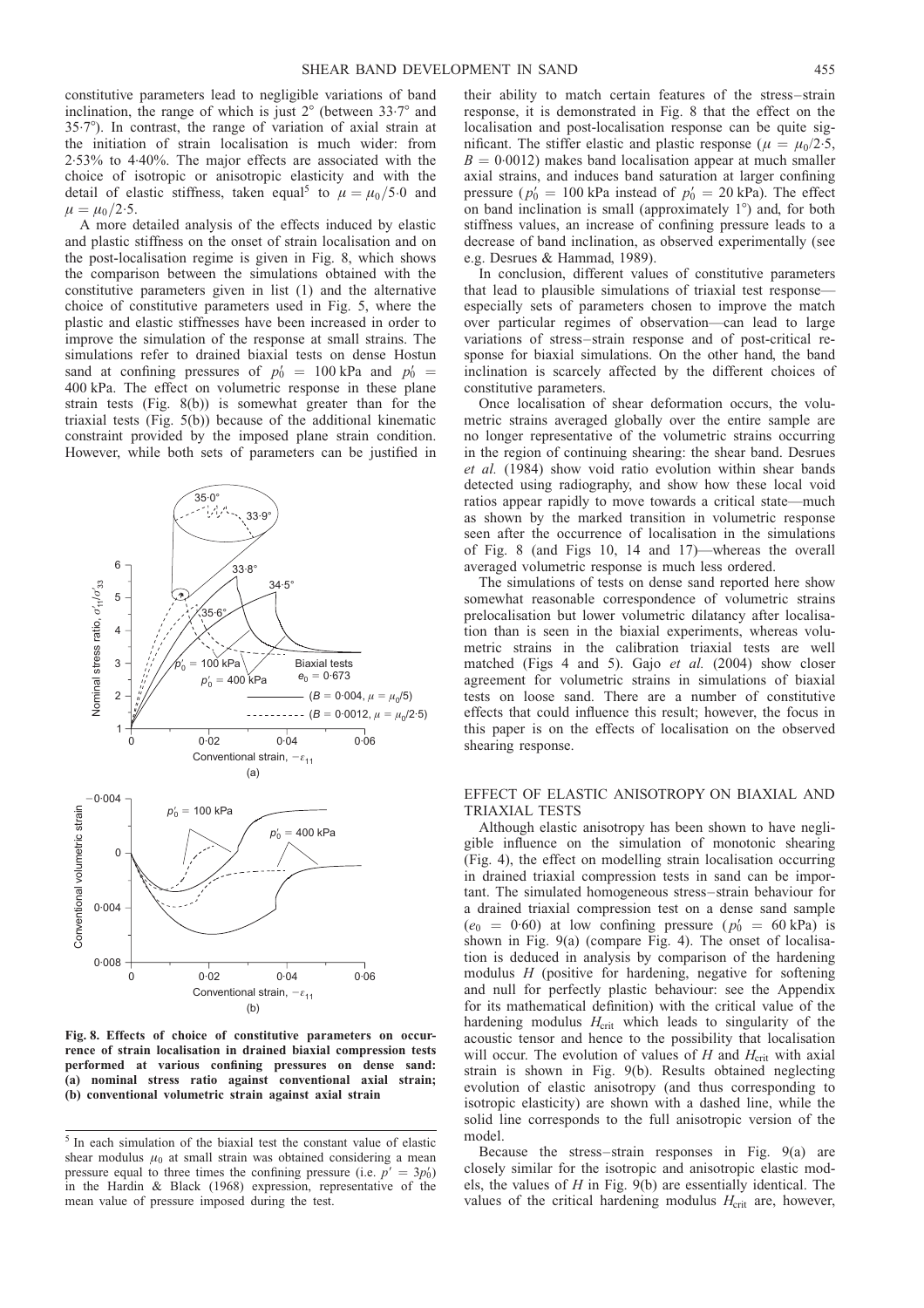<span id="page-7-0"></span>

Fig. 9. Effects of elastic anisotropy on occurrence of strain localisation in a drained triaxial compression test on dense sand: (a) stress–strain behaviour; (b) evolution of hardening modulus for material, and critical hardening modulus for localisation

quite different. Over the range of deformations considered, the value of the hardening modulus  $H$  never reaches the critical value  $H_{\text{crit}}$  for either model, but the difference between the two values for the anisotropic elastic model is so small that an appropriate small perturbation may induce strain localisation, whereas this will not occur for the isotropic elastic model. The fact that the values of critical and material hardening moduli are almost parallel and close to each other for a wide range of deformation makes the problem very sensitive to imperfections. This may correspond to the dispersion of the data relative to the critical deformations for strain localisation observed by [Desrues](#page-12-0) et al. (1996), who found, using tomographic analysis, that the initiation of strain localisation could occur at axial strains ranging between 16% and more than 19% in triaxial tests performed with lubricated ends, on Hostun sand at similar confining pressure and void ratios. We reiterate that elastic anisotropy has no practical influence on the stress–strain behaviour shown in Fig. 9(a), but it has a very significant effect on the critical hardening modulus shown in Fig. 9(b), a circumstance in agreement with findings by [Bigoni & Loret \(1999\).](#page-12-0)

The effects induced by elastic anisotropy on drained biaxial tests are presented in Fig. 10. The results reported were obtained with isotropic and anisotropic elasticity using the values of the constitutive parameters given in list (1). The simulations refer to drained biaxial tests on dense Hostun sand at confining pressures ranging between  $p_0' =$ 30 kPa and  $p_0' = 400$  kPa. Elastic isotropy is more prone than anisotropic elasticity to induce band saturation at low confining pressure. In fact, with isotropic elasticity band saturation occurs at slightly larger confining pressure ( $p_0' =$ 30 kPa instead of  $p_0' = 20$  kPa for elastic anisotropy). How-



Fig. 10. Effects of elastic anisotropy on occurrence of strain localisation in drained biaxial compression tests performed at various confining pressures on dense sand: (a) nominal stress ratio against conventional axial strain; (b) conventional volumetric strain against axial strain

ever, the effects of elastic anisotropy increase with the increase of confining pressures. Even in the range of axial strains in which the sample is still homogeneous the differences are large (much larger than those obtained in triaxial tests, in Fig. 9), again because of the additional kinematic constraint imposed by the plane-strain configuration. The differences become larger when strain localisation occurs, because elastic isotropy induces strain localisation at larger axial strains. Finally, we note that elastic anisotropy induces a remarkable decrease of volumetric compressive strain.

#### EFFECTS OF MEMBRANE CONSTRAINTS

The purpose of this section is to show that details of the experimental set-up—for instance, characteristics of the boundary conditions—may, when modelled, yield unexpectedly relevant results. One of these, related to membrane penetration by the sand grains, merits a detailed exploration since the soil–membrane interaction has a significant effect on the out-of-plane state of stress in the material during a nominally plane strain test.

In the usual experimental set-up for biaxial tests, the sand sample is confined between two thick glass plates, to simulate a plane-strain condition. However, there is a rubber membrane (lubricated with silicone grease) separating the sand from the glass (Fig. [11\).](#page-8-0) While the glass might be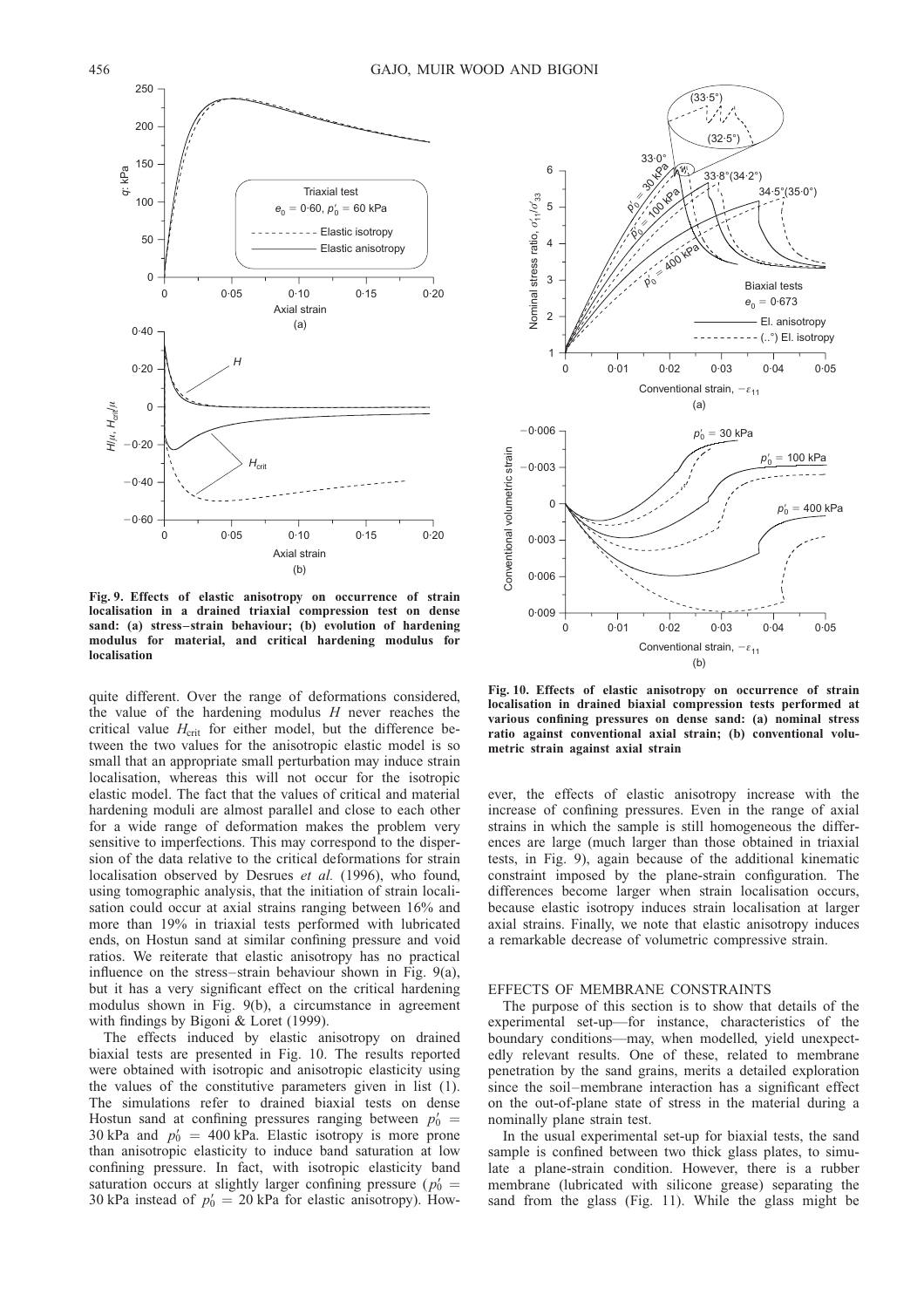<span id="page-8-0"></span>assumed infinitely rigid, this is not true for the membrane. It is reasonable to expect that the sand grains will penetrate into the membrane, so that there is a certain finite out-ofplane compliance. Thus, while an overall plane strain constraint is imposed at system level, the soil sample itself is able to experience a departure from the plane-strain condition.

The exact evaluation of this out-of-plane compliance is a hard task, since at a micromechanical level the grains are not all uniformly loaded as the sample is deformed, but chains of highly loaded grains are formed (e.g. [Drescher and](#page-12-0) [de Josselin de Jong, 1972\)](#page-12-0). As a result, the grains belonging to these chains penetrate into the membrane rather independently as if they were not interacting with each other. In order to provide an order of magnitude estimate for this compliance, we have performed a few finite element simulations using ABAQUS standard<sup>6</sup> (v. 6.1; Hibbitt, Karlsson and Sorensen Inc, Pawtucket, RI), considering a large-strain analysis of the penetration of a rigid sphere (having a mean diameter equal to the mean diameter of the Hostun sand grains,  $D_{50} = 0.38$  mm) into a 0.50 mm thick, neo-Hookean, incompressible, elastic support (with an initial elastic modulus  $E = 1000$  kPa), bounded by a cylindrical smooth surface having a diameter of 1.6 times larger than the mean diameter of the sand grains, playing the role of a representative cell at the inhomogeneous sand/rubber contact.7 Fig. 12 shows the undeformed and deformed finite element meshes. The value of the diameter of the cylindrical boundary of the numerical model obviously has a major effect on the computed compliance for the penetrating sphere. However, the influence of this boundary diameter on the out-of-plane compliance changes non-linearly as it is increased further. Though not based on actual observation of particle chain separation from photoelastic or distinct element modelling,<sup>8</sup> the value selected provides a simple estimate of this compliance, which is almost certainly underestimated (owing to the over-stiff lateral boundary conditions assumed for the representative cell). If in fact the stress is transmitted through the sand by chains of particles with a spacing of,



Fig. 11. Experimental arrangement for plane-strain tests

<sup>6</sup> Four-noded, axisymmetric, bilinear hybrid elements (CAX4H) with constant pressure have been employed, with a mesh of 60  $\times$ 60 elements.

<sup>7</sup> For comparison, for a body-centred cubic arrangement of regular spheres the spacing of the spheres along an edge of the cubical unit cell is 1. 15 diameters and across a basal diagonal 1. 63 diameters. <sup>8</sup> Most photoelastic or distinct element observations have been presented for rigid kinematically controlled boundaries and have not explored the effect of a compressible external boundary resulting, as here, from membrane compliance.



Fig. 12. (a) Undeformed and (b) deformed finite element mesh employed for evaluating penetration of rigid sphere of diameter 0.38 mm into 0.50 mm thick, neo-Hookean, incompressible, elastic support, with smooth constraint on lateral and bottom surfaces

say, 5–10 times particle diameter (such a spacing seems a typical outcome of many analyses), then the resulting compliance will be even higher and the influence on the localisation and post-localisation behaviour correspondingly greater.

The out-of-plane effective stress  $\sigma'_{22}$  may be deduced by averaging the punching force  $F_c$  (evaluated from the ABA-QUS simulation) over the area of the model associated with each individual particle. The results of the finite element simulation, interpreted in this way, are summarised in Fig. 13: the out-of-plane compliance is seen to be strongly nonlinear. In particular, the interpolation law shown in Fig. 13 can be written as the following polynomial expression in terms of the membrane penetration  $\delta_3$  (expressed in mm)



Fig. 13. Out-of-plane stress as a function of membrane penetration evaluated through finite-element modelling (Fig. 12)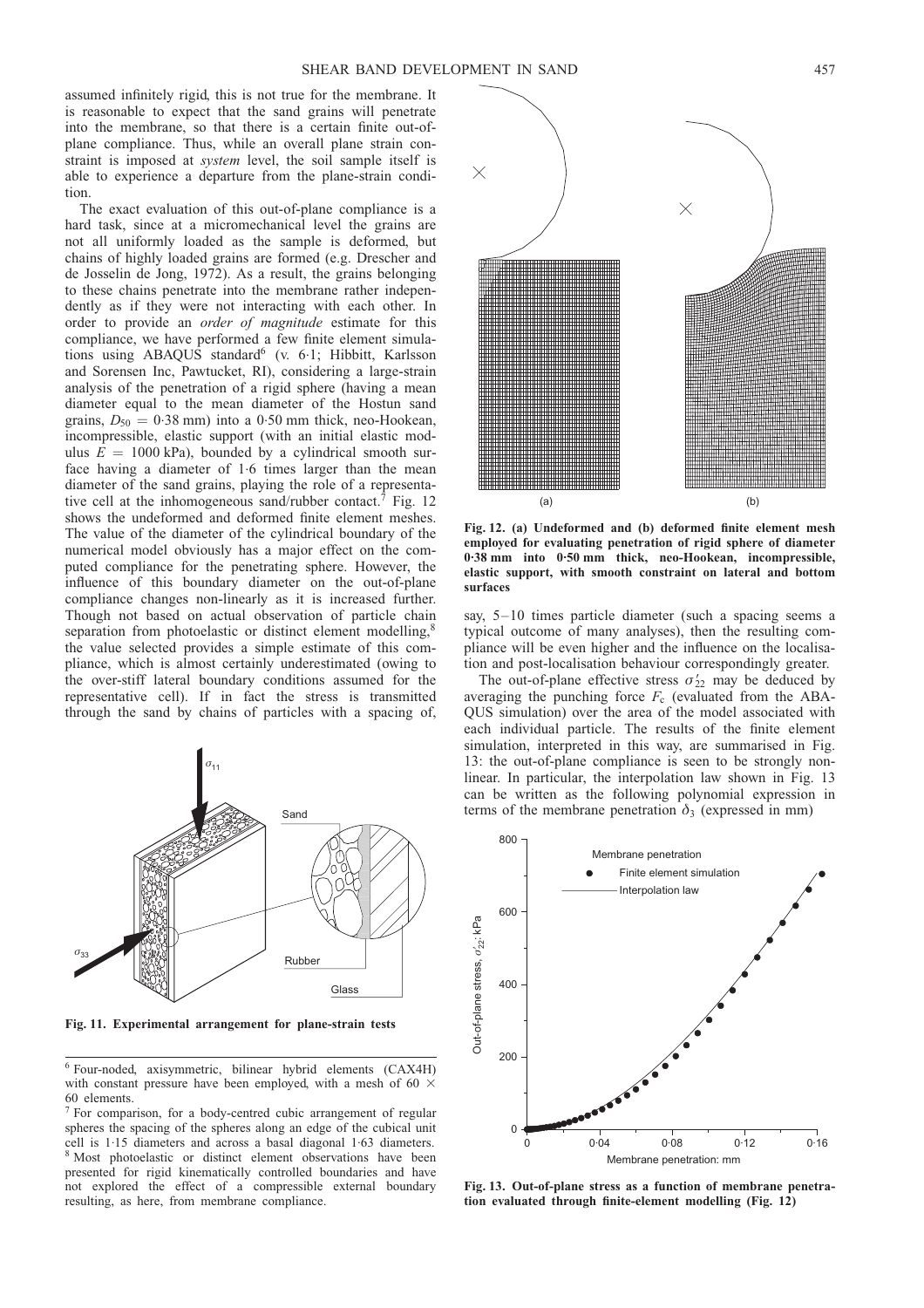$(2)$ 

<span id="page-9-0"></span>
$$
\sigma'_{22} = 40000 \ \delta_3^2 - 90000 \ \delta_3^3 + 80000 \ \delta_3^4
$$

where  $\sigma'_{22}$  is taken positive when compressive and expressed in kPa. The out-of-plane stress is only defined for positive values of the membrane penetration.

Localisation analyses have been performed, accounting now for the non-linear out-of-plane stiffness given by equation (2). The out-of-plane compliance influences both the onset of localisation and the post-localisation behaviour. Obviously, this effect is related to the out-of-plane sample dimension (so that it tends to diminish for increasing sample thickness), and has been found to be relevant with reference to the geometrical setting employed by [Desrues & Hammad](#page-12-0) [\(1989\)](#page-12-0), in which the sample is 350 mm  $\times$  100 mm, with a thickness of 35 mm.

A comparison between results obtained allowing for the out-of-plane compliance (dashed line) and neglecting it (solid line) is shown in Fig. 14, for two values of confining pressure,  $p_0' = 100$  and 400 kPa. Although the qualitative behaviour and band inclination are not altered, the onset of strain localisation occurs at a significantly larger axial strain (about 0. 5–1.0% larger) when out-of-plane compliance is taken into account, and this brings the simulations closer to the experimental results obtained by [Desrues & Hammad](#page-12-0) [\(1989\)](#page-12-0) and reported in Fig. 15. We note that the axial strain at localisation is almost perfectly matched. The effect of the out-of-plane compliance increases as the confining pressure increases.

The out-of-plane compliance also delays the appearance of band saturation for dense sand at lower confining pressures. For instance, dense sand with  $e_0 = 0.673$  at a confining pressure of  $p_0' = 20$  kPa exhibits band saturation



Fig. 14. Biaxial compression of dense sand, effects of out-ofplane stiffness on: (a) nominal stress ratio against conventional axial strain; (b) conventional volumetric strain against axial strain



Fig. 15. Experimental results on samples of dense Hostun sand at different confining pressure: (a) nominal axial stress against conventional strain; (b) conventional volumetric against axial strain (from [Desrues & Hammad, 1989\)](#page-12-0)

if the out-of-plane compliance is neglected, and does not when the out-of-plane compliance is taken into account. On the other hand, the out-of-plane compliance was found to have only a small effect on band saturation in loose sand: Fig. [16](#page-10-0) shows that for  $e_0 = 0.914$ ,  $p'_0 = 100$  kPa, band saturation occurs at a vertical strain about 0.2% larger when the out-of-plane compliance is considered.

The membrane surrounding the sample has a further effect related to the fact that progression of localised deformation in the post-critical range involves stretching of the membrane, yielding an apparent increase of stiffness. This is an effect that is anticipated by some experiments by [Desrues](#page-12-0) [\(1984\)](#page-12-0) and confirmed by the fact that [Vardoulakis & Graf](#page-12-0) [\(1985\)](#page-12-0), using a thicker sample and a thinner membrane than Desrues, find a much less pronounced re-hardening, but it does not appear to have been previously explained quantitatively through mechanical modelling. In order to model the effect, a 0. 50 mm thick lateral membrane has been assumed to be stretched under plane stress conditions (because the contact with a granular medium occurs at isolated points and leaves the membrane almost unloaded transversely), and its contribution has been averaged over the sample thickness of 35 mm. The in-plane components of strain are assumed to be equal in the sample and the membrane. The simulations are presented in Fig. [17](#page-10-0) (for dense sand  $e_0 = 0.673$ ,  $p'_0 =$ 100, 400 kPa), where the dashed (solid) lines represent results corrected (uncorrected) to take account of the membrane stretching during post-localisation behaviour. The same gentle increase in stress ratio with increasing deformation can be seen in the experimental results of Fig. 15: this is a system response not a material response.

It can be observed that, as expected, the effect of membrane stretching is negligible at the beginning of the post-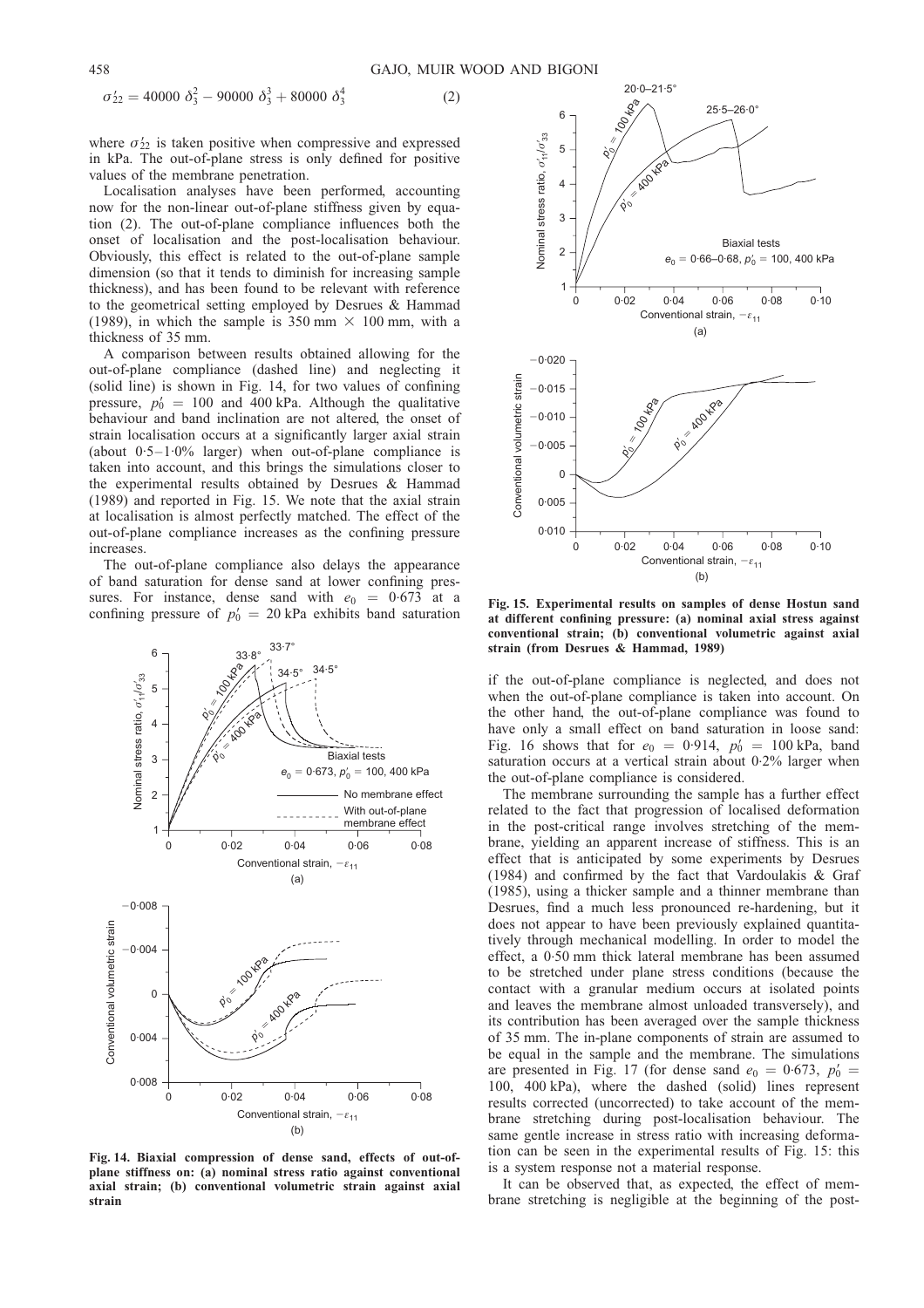<span id="page-10-0"></span>

Fig. 16. Biaxial compression of loose sand, effects of out-ofplane compliance on: (a) nominal stress against conventional axial strain; (b) conventional volumetric strain against axial strain

localisation behaviour, whereas it becomes later more and more important, leading to an increase of the residual strength that can explain the experimental results obtained by [Desrues & Hammad \(1989\)](#page-12-0), as shown in Fig. [15\(a](#page-9-0)). The computed slope of the increase of residual strength against conventional vertical strain—the apparent stiffness—is consistent with the measurements, and this is another indication that the assumed band thickness is close to the experimental one (since band thickness strongly influences the contribution of the membrane to the apparent stiffness). The membrane stretching effect becomes negligible at high confining pressures, again as experimentally observed.

Results presented in this section support the idea of a new experimental programme performed on biaxial tests, employing samples of different out-of-plane thickness and membranes of different characteristics. This would permit systematic study of the influence of membrane compliance on localisation and post-localisation behaviour.

## **CONCLUSIONS**

Shear band nucleation, growth and possible saturation have been investigated in relation to the modelling of mechanical behaviour of sand tested in biaxial and triaxial compression and to the characteristics of experimental apparatus. Although not exhaustive, our results show that the use of mathematical tools developed by Gajo et al. [\(2004\)](#page-12-0) allows ready examination of features that have not been previously modelled, but have often been suggested to have a strong



Fig. 17. Increase of apparent stiffness post-localisation due to membrane stretching. Biaxial compression of dense sand: (a) nominal stress ratio against conventional axial strain; (b) conventional volumetric strain against axial strain

influence on experimental results. We have found that some of these features are subtle, in the sense that they do not much alter the homogeneous response of a sample, but strongly affect the occurrence of localisation and/or the postlocalisation behaviour, and that these effects may be linked to the detail of the configuration of testing. For instance, elastic anisotropy has a strong effect in promoting strain localisation under triaxial conditions, but this effect is not so pronounced for biaxial states, and the effects on post-localisation behaviour are mainly related to the occurrence of saturation mechanisms at confining pressures smaller than those calculated for elastic isotropy.

Other examples are related to the effects of the membrane, altering the out-of-plane compliance and increasing the stiffness during post-critical deformation mechanisms: again, the localised behaviour is affected much more significantly than the pre-localised, homogeneous response.

These studies indicate the need for further experimental research in a number of areas.

- Elastic anisotropy has been found to be important. There is thus a need for more detailed characterisation of elastic anisotropy in as wide a range of testing apparatus as possible, including biaxial apparatus, and true triaxial apparatus, and tests involving rotation of principal stress axes, such as hollow cylinder or simple shear. The wider applicability of the hypothesis of strain-dependent evolving anisotropy can then be tested.
- (b) The simulations indicate the influence that stress level has on post-localisation response and particularly on band saturation. Investigation of the occurrence of this mechanism in the biaxial test, particularly in dense sand at low confining pressure, can follow procedures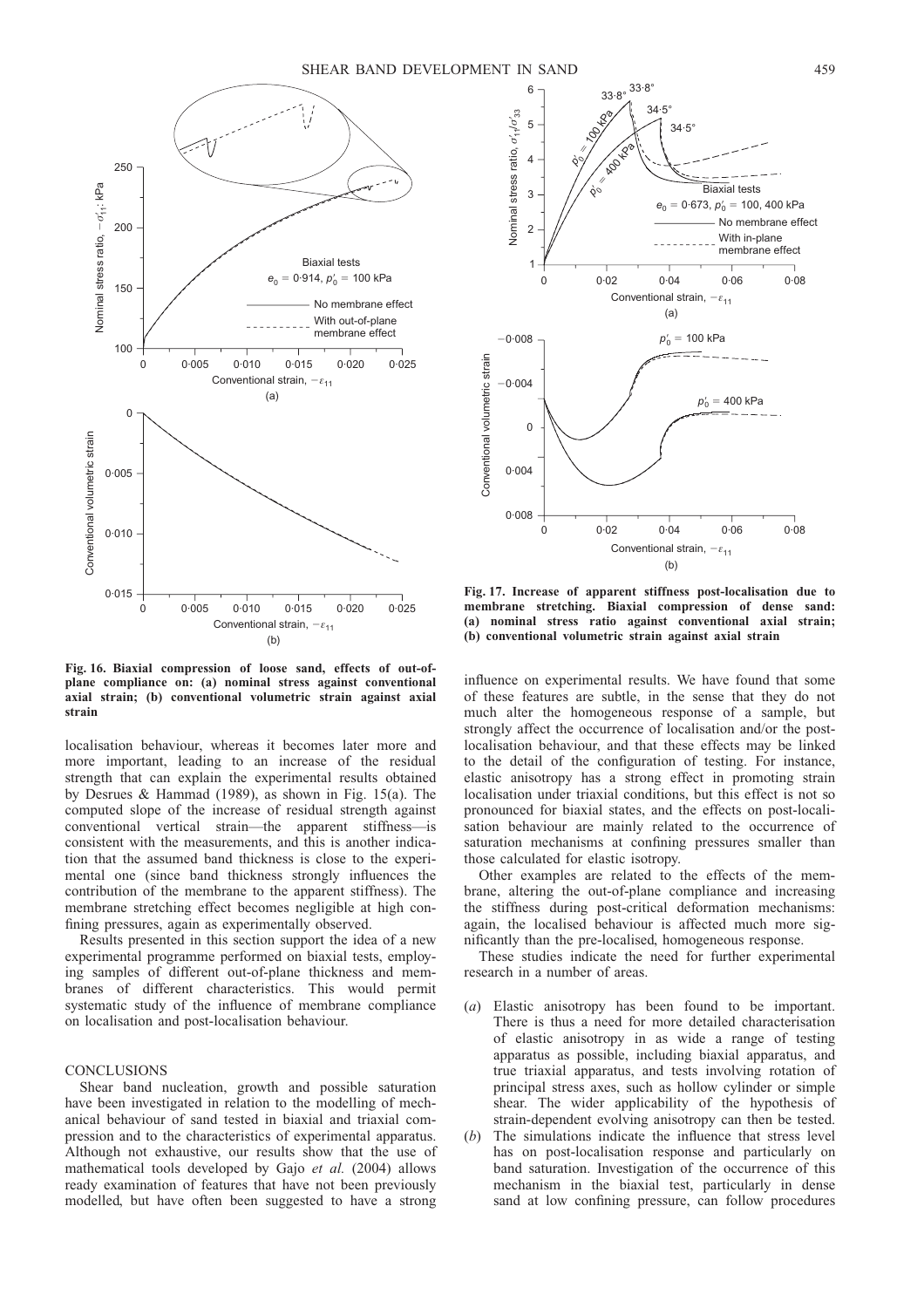<span id="page-11-0"></span>similar to those employed by [Chambon & Desrues](#page-12-0) [\(1986\)](#page-12-0) and Finno et al. [\(1997\)](#page-12-0).

(c) It has been shown that there are two quite different ways in which membrane compliance influences the onset of localisation and the post-localisation response. The departure from the intended plane-strain condition that results from membrane compliance leads us to expect that tests on samples of different out-of-plane thickness will show decreasing axial strain at which strain localisation occurs as the sample thickness is increased. On the other hand, the in-plane constraint provided by the membrane leads to an increasing load after the strong softening following sharp band formation in dense sand. This system effect should tend to disappear as the sample (out-of-plane) thickness increases. Some experimental evidence for a certain range of sample sizes is provided by [Desrues \(1984\)](#page-12-0) and [Vardoulakis & Graf \(1985\)](#page-12-0).

### ACKNOWLEDGEMENTS

Financial support of MIUR-COFIN 2003, protocol no.  $2003082105002$  (AG), the MIUR-COFIN 2004, protocol no. 2004083253\_002 (DB), and of the UK Engineering and Physical Sciences Research Council (AG and DMW) and of the University of Bristol (DMW) is gratefully acknowledged.

## APPENDIX. MATHEMATICAL DETAILS OF THE CONSTITUTIVE MODEL

The constitutive model employed in our study is briefly described (following Gajo et al. [\(2004\),](#page-12-0) where further details and a thorough account of the notation used can be found).

The *state parameter*  $\psi$  (Fig. [1\(b](#page-2-0))) is defined in terms of specific volume ı as

$$
\psi = v - v_{\Lambda} + \Lambda \ln p' \tag{3}
$$

where  $v_{\Lambda}$  and  $\Lambda$  are positive constitutive parameters.

An isotropic yield function (Fig. [1\(a](#page-2-0))) is assumed to depend on the set of internal variables  $\gamma_{\text{oct}}^{\text{p}}$  and tr $\epsilon^{\text{p}}$  and effective stress  $\sigma'$  in the form

$$
f(\boldsymbol{\sigma}', \gamma_{\text{oct}}^{\text{p}}, \text{tr}\boldsymbol{\varepsilon}^{\text{p}}) = \sqrt{J_{2(\sigma)}} - (1 - k\psi) g(\theta_{(\sigma)}) M s(\gamma_{\text{oct}}^{\text{p}}) p' \tag{4}
$$

where  $J_{2(\sigma)} = (\text{dev } \sigma \cdot \text{ dev } \sigma)/2$  is the second invariant of the stress tensor

$$
M = \frac{2\sqrt{3}\sin\phi_{\text{cs}}}{3 - \sin\phi_{\text{cs}}}
$$
(5)

 $k$  and  $\phi_{\text{cs}}$  are positive constitutive parameters, the function

$$
g(\theta_{(\sigma)}) = \frac{2m}{1+m+(1-m)\cos 3\theta_{(\sigma)}}
$$
(6)

defines the deviatoric section of the yield surface as a function of the Lode angle,  $\theta_{(\sigma)}$ , and of the ratio between the strengths in triaxial extension and compression, m (see Fig[. 1\(c](#page-2-0))) (taken as in [Argyris](#page-12-0) et al.[, 1974\).](#page-12-0) The internal variable  $\gamma_{\text{oct}}^{\text{p}}$  is the accumulated octahedral plastic strain

$$
\gamma_{\text{oct}}^{\text{p}} = \int_{\text{deformation path}} \sqrt{\frac{1}{3} \text{dev} \,\hat{\boldsymbol{\varepsilon}}^{\text{p}} \cdot \text{dev} \,\hat{\boldsymbol{\varepsilon}}^{\text{p}}}
$$
(7)

which is used to describe the smooth degradation of stiffness with progressive deformation, through the following hyperbolic relationship (Fig.  $1(e)$ ), inspired by an equivalent function defined by [Gajo](#page-12-0) [& Muir Wood \(1999a, 1999b\)](#page-12-0)

$$
s(\gamma_{\text{oct}}^{\text{p}}) = 1 - \frac{B}{B/(1 - R) + \gamma_{\text{oct}}^{\text{p}}}
$$
\n(8)

where the constitutive parameters  $R < 1$  and B define respectively the initial angular opening of the yield surface and the stiffness of plastic response. When  $s(y_{\text{oct}}^p) = 1$ , equation (4) represents the peak strength surface sketched in Fig[. 1\(c](#page-2-0)). Note that the yield surface (an open, non-circular cone in stress space, with an angular opening depending on  $\psi$  and  $\gamma_{\text{oct}}^{\text{p}}$ , Fig. [1\(a](#page-2-0))) tends to the peak strength surface when  $\gamma_{\text{oct}}^{\vec{p}}$  increases.

The evolution of elastic anisotropy is described assuming that the complementary free-energy density depends not only on the stress  $\sigma$ , but also on the history of plastic deformation. Assuming hyperelasticity (of the elastic part of the deformation), the tangent stiffness is given by

$$
\mathbb{E} = \lambda \mathbf{B} \otimes \mathbf{B} + 2\mu \mathbf{B} \overline{\otimes} \mathbf{B}
$$
 (9)

where  $\lambda$  and  $\mu$  are elastic constants playing a role similar to the Lamé coefficients of isotropic elasticity and **B** is a symmetric, second-order, positive definite fabric tensor, subject to the constraint

$$
tr\mathbf{B}^2 = 3\tag{10}
$$

describing fabric anisotropy and depending on the plastic strain  $\varepsilon$ <sup>p</sup>. Tensor B is assumed to evolve with plastic distortional strain [\(Gajo](#page-12-0) et al.[, 2004\):](#page-12-0)

$$
B = -\beta \operatorname{dev} \boldsymbol{\varepsilon}^{\mathrm{p}} + \sqrt{\frac{3 - 2J_{2(\varepsilon^{\mathrm{p}})}\beta^2}{3}} \mathbf{I}
$$
 (11)

where the function  $\beta = \beta(J_{2(\varepsilon^p)}, \theta_{(\varepsilon^p)})$  depends on the plastic strain (through its second invariant  $J_{2(\varepsilon^p)}$  and Lode angle  $\theta_{(\varepsilon^p)}$ ) according to the law

$$
\beta\big(J_{2(\varepsilon^p)},\,\theta_{(\varepsilon^p)}\big) = \frac{A_\varepsilon g\big(\theta_{(\varepsilon^p)}\big)}{B_\varepsilon g\big(\theta_{(\varepsilon^p)}\big) + \sqrt{2J_{2(\varepsilon^p)}}}
$$
\n(12)

and  $A_{\varepsilon}$ ,  $m_{\varepsilon}$ , contained in  $g(\theta_{(\varepsilon^p)})$  (which is exactly equivalent to the deviatoric strength function  $g(\theta_{(\sigma)})$ , equation (6), but with the stress replaced by plastic strain), and  $B_{\varepsilon}$ , (Fig. [3\)](#page-3-0) are non-negative constitutive parameters defining the asymptotic value of elastic anisotropy and the rate at which anisotropy evolves with increasing distortional plastic strain. Note that, at zero deviatoric plastic strain, the elastic anisotropy is zero and  $B = I$ , whereas at very large deviatoric plastic strains, the fabric tensor B reaches the asymptotic condition (Fig. [3\(b](#page-3-0))).

The rate form of constitutive equations can be written as

$$
\dot{\boldsymbol{\sigma}}' = \mathbb{E}[\dot{\boldsymbol{\varepsilon}} - \dot{\boldsymbol{\varepsilon}}^p] + \mathbb{H}[\dot{\mathbf{B}}]
$$
(13)

where

$$
\dot{\mathbf{B}} = \frac{\partial \mathbf{B}}{\partial \varepsilon^{\mathbf{p}}} \left[ \varepsilon^{\rho} \right] \tag{14}
$$

and the fourth-order tensor  $\partial \mathbf{B}/\partial \boldsymbol{\varepsilon}^p$  is given by Gajo *et al.* [\(2004\)](#page-12-0). Tensor H appearing in equation (13) originates from elastoplastic coupling as

$$
\mathbb{H} = \lambda \left[ \mathbf{B} \otimes (\boldsymbol{\varepsilon} - \boldsymbol{\varepsilon}^{p}) + \mathbf{B} \cdot (\boldsymbol{\varepsilon} - \boldsymbol{\varepsilon}^{p}) \mathbf{I} \underline{\otimes} \mathbf{I} \right] + 2\mu \left[ \mathbf{B} (\boldsymbol{\varepsilon} - \boldsymbol{\varepsilon}^{p}) \underline{\otimes} \mathbf{I} + \mathbf{I} \underline{\otimes} \mathbf{B} (\boldsymbol{\varepsilon} - \boldsymbol{\varepsilon}^{p}) \right]
$$
(15)

As a result, from equation (13), the rate of strain may be understood as the sum of a reversible  $\mathbb{E}^{-1}[\vec{\sigma}']$  and an irreversible strain rate  $\vec{\epsilon}^i$ , the latter linked to the plastic strain rate  $\dot{\epsilon}^{\rm p}$  by

$$
\dot{\boldsymbol{\varepsilon}}^i = \mathbb{G}[\dot{\boldsymbol{\varepsilon}}^p] \tag{16}
$$

where the coupling fourth-order tensor G is defined as

$$
\mathbb{G} = \mathbf{I} \; \underline{\otimes} \; \mathbf{I} - \mathbb{E}^{-1} \mathbb{H} \frac{\partial \mathbf{B}}{\partial \mathbf{\varepsilon}^p}
$$
\n(17)

The rate of irreversible deformation is governed by

$$
\dot{\boldsymbol{\varepsilon}}^{\mathrm{i}} = \dot{\gamma} \mathbf{P} \tag{18}
$$

where  $\dot{\gamma} \ge 0$  is the plastic multiplier and **P** is the (symmetric) flow mode tensor. For simplicity we use deviatoric associativity and, followin[g Gajo & Muir Wood \(1999a, b\),](#page-12-0) we assume that the plastic dilatancy is governed by a Cam-clay type flow rule (Fig.  $1(f)$ )

$$
\frac{\text{tr }\mathbf{P}}{\|\text{dev }\mathbf{P}\|} = -\sqrt{3}A \left[ (1 + k_{\text{d}}\psi)M - \frac{\sqrt{J_{2(\sigma)}}}{g(\theta_{(\sigma)})p'} \right]
$$
(19)

where A and  $k_d$  are constitutive parameters. Equation (19) completely defines the tensor P.